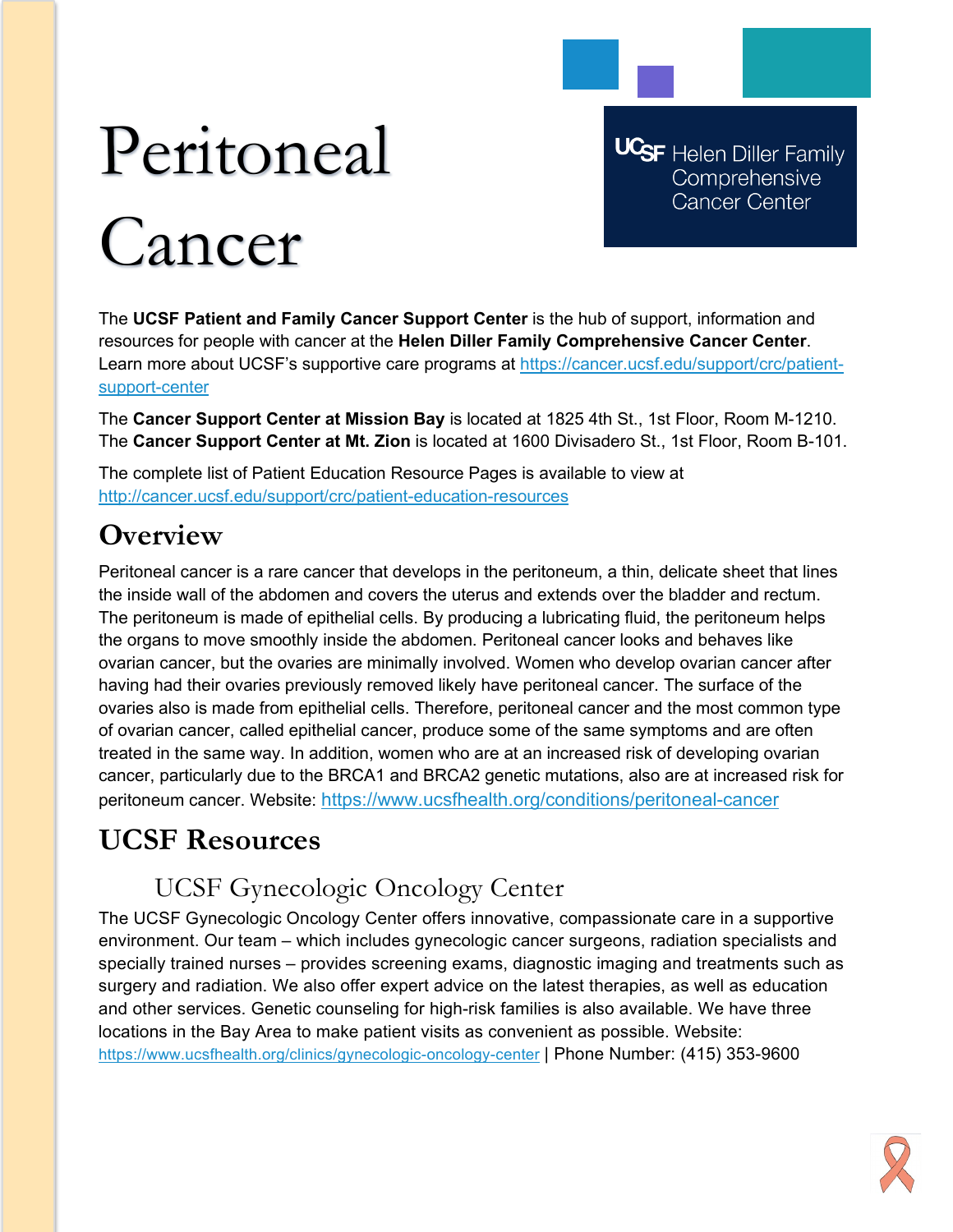## **Publications**

American Cancer Society: "Sex and the Woman with Cancer" Website: [http://www.cancer.org/treatment/treatments-and-side-effects/physical-side](http://www.cancer.org/treatment/treatments-and-side-effects/physical-side-effects/fertility-and-sexual-side-effects/sexuality-for-women-with-cancer.html)[effects/fertility-and-sexual-side-effects/sexuality-for-women-with-cancer.html](http://www.cancer.org/treatment/treatments-and-side-effects/physical-side-effects/fertility-and-sexual-side-effects/sexuality-for-women-with-cancer.html)

## **Organizations**

#### Bay Area Cancer Connections

BACC helps people with breast and ovarian cancers. Services include a helpline, buddy programs, pro-bono counseling, a wig boutique, information and support groups. Located in Palo Alto, but services are available to anyone. All services are free.

Website:<https://www.bayareacancer.org/> | Phone Number: 650-326-6686

#### Cancer.Net – Peritoneal Cancer

This is Cancer.Net's Guide to Ovarian, Fallopian Tube, and Peritoneal Cancer Website:<https://www.cancer.net/cancer-types/ovarian-fallopian-tube-and-peritoneal-cancer>

#### Foundation for Women's Cancer

Provides comprehensive educational materials about all gynecologic cancers. Also has much information about coping, caregiving, supportive care, clinical trials and more Website:<http://www.foundationforwomenscancer.org/> | Phone Number: 312-578-1439

National Cancer Institute – Peritoneal Cancer "Ovarian, Fallopian Tube, and Primary Peritoneal Cancer" Website: <https://www.cancer.gov/types/ovarian/patient/ovarian-screening-pdq>

National Comprehensive Cancer Network: "NCCN Guidelines for Patients: Ovarian Cancer". Website:<http://www.nccn.org/patients/guidelines/ovarian/index.html>

#### National LGBT Cancer Network

The National LGBT Cancer Network works to improve the lives of LGBT cancer survivors and those at risk by: EDUCATING the LGBT community about our increased cancer risks and the importance of screening and early detection; TRAINING health care providers to offer more culturally-competent, safe and welcoming care; and ADVOCATING for LGBT survivors in mainstream cancer organizations, the media and research.

Website: <https://cancer-network.org/about/> | Phone Number: 212-675-2633

Ovarian Cancer Research Fund Alliance

OCRA advances ovarian cancer research while supporting women and their families. Website:<https://ocrahope.org/> | Phone Number: 866-399-6262